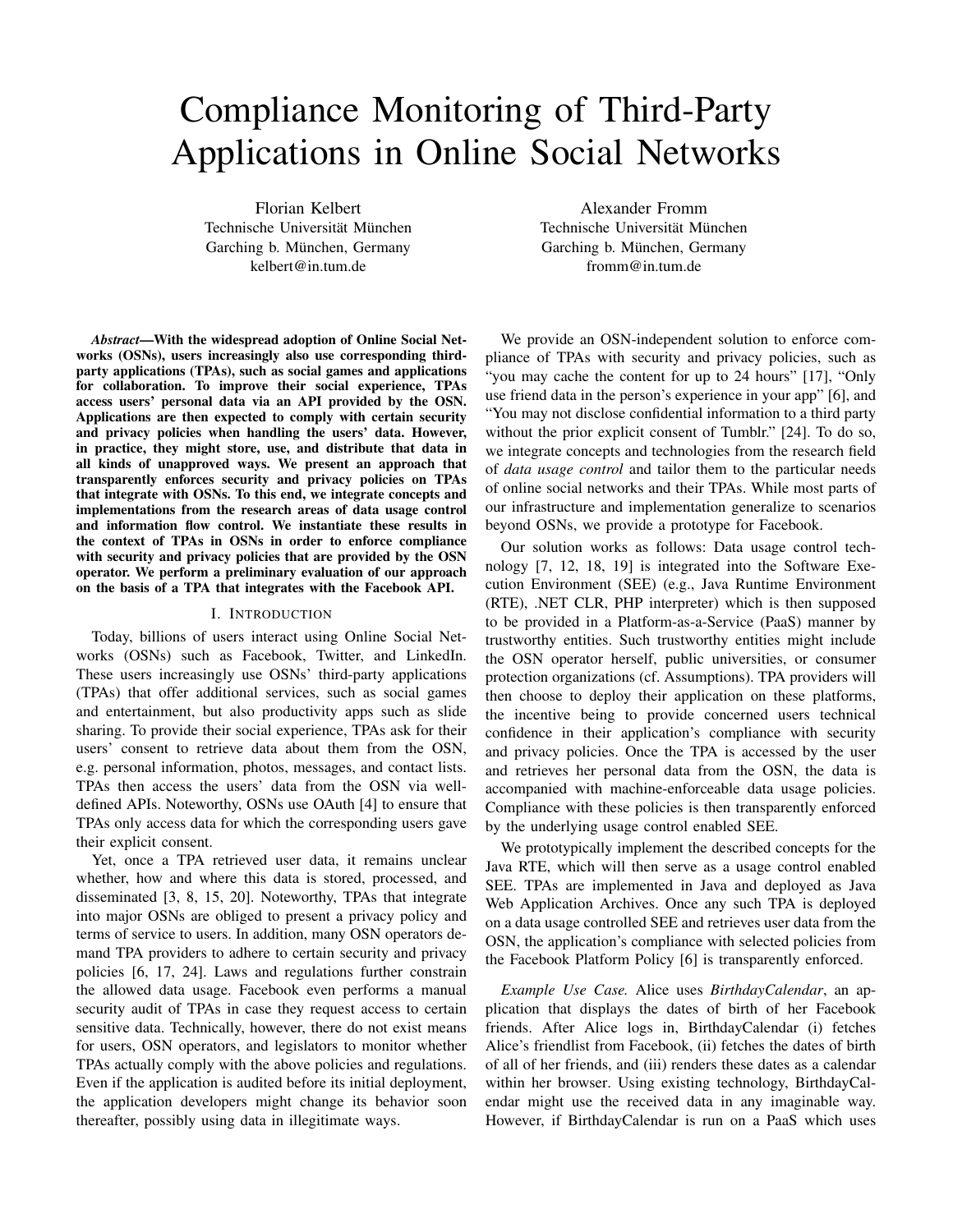a usage control enabled SEE, then BirthdayCalendar can be kept from data misuse. We refer to this example throughout the paper. Note that we use BirthdayCalendar just for the sake of illustration; Facebook provides a similar built-in function.

*Problem.* Many legal contracts and regulations define how data may be stored, processed, and disseminated by TPAs in the context of OSNs. However, we are not aware of technical means that enforce compliance.

*Solution.* We leverage that web applications are increasingly executed in the cloud and show how data usage control technology can be integrated into SEEs on which modern PaaS platforms are based. We assume PaaS platforms to be operated by trustworthy entities. Providers of TPAs are supposed to run their applications on these compliance-monitoring platforms, thus assuring users that their data is not misused.

*Contribution.* We integrate several methodological and technical data usage control solutions and instantiate them to the ecosystem of OSNs and their TPAs. To the best of our knowledge, we are the first to generically and transparently ensure the compliance of TPAs with security and privacy policies, thus increasing users' confidence when using TPAs.

*Assumptions.* We consider the OSN operator to be trustworthy w.r.t. the proper processing, storage, and dissemination of user data. We believe that this is a realistic assumption, since it is in the very interest of the operator that user data is used in accordance with laws, terms and conditions, and the users' preferences. Violations would result in reputational damage. In fact, users implicitly trust OSN operators, as they intentionally disclose their information on the corresponding platforms. Since untrustworthy TPAs may have severe impact on the OSN's reputation, the OSN operator seeks their compliance.

Another central assumptions is that the PaaS operator is trusted. We believe that this assumption is realistic, as the OSN operator, which is entrusted with the users' data in the first place, could provide a PaaS. Similarly, organizations that are generally trusted by the public, such as customer protection organizations or universities, could act as PaaS provider.

*Attacker Model.* We focus on misbehaving TPAs that try to process, store, or disseminate user data without complying to respective policies. Note that such behavior might be deliberate or accidental. Social plugin buttons (*Like*, *+1*) are out of scope. OSN end users are not considered attackers, as previous work showed how they can be kept from data misuse.

*Generalization of the Approach.* The work at hand integrates multiple previous works and instantiates them to one particular use case. Our approach is generic in that it is independent of the OSN, the TPA, as well as the policies. Beyond the current scenario, we are confident that both our general approach as well as our implementation can be easily ported to mobile phones, in which applications request sensitive user data from the operating system. Generalizing even further, the underlying data usage control solutions and technologies generalize to any scenario in which privacy policies ought to be enforced.



<span id="page-1-2"></span>Fig. 1. Crucial components and their interactions as detailed in § [II.](#page-1-0)

## II. APPROACH

<span id="page-1-0"></span>After giving an overview over our approach in § [II-A](#page-1-1) (Fig. [1\)](#page-1-2), the subsequent sections detail the involved entities, their functionalities, and their interactions. This section is intentionally kept high-level; details are provided in § [III.](#page-3-0)

# <span id="page-1-1"></span>*A. Overview*

OSNs provide an API which allows TPAs to access users' personal data, such as photos, contacts, email addresses, etc. OSN operators protect access to this data using OAuth [\[4\]](#page-7-0). Hence users must give their explicit consent to release such data to TPAs. However, once TPAs gained access to such personal data, there do not exist technical means to enforce their compliance with security and privacy policies which are provided by the OSN operator in natural language [\[6,](#page-7-5) [17,](#page-7-6) [24\]](#page-7-7).

In order to foster TPAs' compliance with such policies, we assume that each OSN operator provides a *Policy Database* containing machine-readable policies in line with aforementioned natural language policies. Leveraging the trend to run applications on cloud platforms, we further suppose the providers of TPAs to deploy and run their applications in a PaaS-manner on platforms which are operated by trusted parties. Technical monitors are then integrated into the SEE (i.e., the *PaaS* platform), allowing them to enforce the compliance of TPAs with provided policies in a transparent manner, i.e. without the need to adapt existing applications.

While the monitors integrated into the PaaS take care about policy enforcement, they depend on an external *Decision Engine* from the literature [\[12,](#page-7-9) [19\]](#page-7-11) which is responsible for decision making and further management tasks. In order to keep the architecture modular, a Coordinator coordinates the interactions between components. The following sections detail the general workflow and the involved components.

## <span id="page-1-3"></span>*B. Policy Provisioning via the Policy Database*

The security and privacy policies to be enforced on TPAs are usually not available in a machine-readable format but rather in natural language. Hence, a first step towards their automated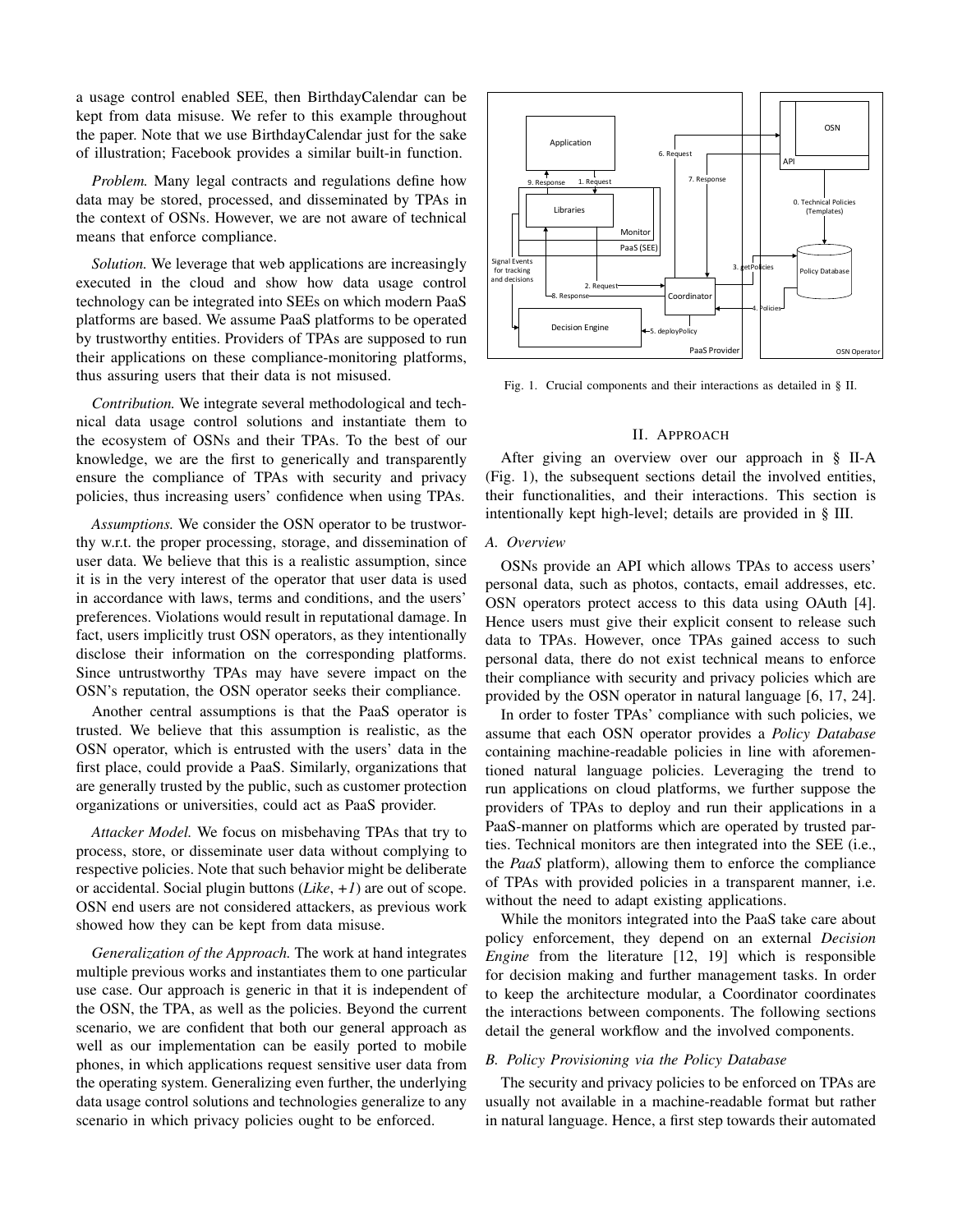enforcement is their translation into appropriate formats. Since our enforcement infrastructure builds upon data usage control solutions, we demand policies to be formalized as Event-Condition-Action (ECA) rules. Thereby, conditions are written in an *Linear Temporal Logic (LTL)* dialect as detailed in [\[14,](#page-7-12) [19\]](#page-7-11), which allows to formalize propositional, temporal, and cardinal constraints. Actions of ECA rules include inhibition and allowance of the attempted event, its execution in a modified manner, as well as the execution of additional events. In the following, we derive an ECA rule in an intuitive manner. Structured and semi-automated derivation of such ECA rules from natural language policies is possible [\[16\]](#page-7-13).

Facebook's policy "If you cache data you receive from us, [...] keep it up to date" [\[6\]](#page-7-5) may be interpreted as follows: *Whenever some data* data *is processed by the application, then it must have been received from Facebook within the last 24 hours*. Using the formalism described in [\[11,](#page-7-14) [14,](#page-7-12) [16,](#page-7-13) [19\]](#page-7-11), one possible ECA rule expressing this policy is:

```
Event: process(data)
Condition: not(remin(24 \mid hours), 1, receive(data))Action: inhibit
```
The semantics are as follows: If an attempt to execute event process(data) is observed *and* if the actual execution of that event would make the condition  $not(remin(24 \mid hours), 1, receive(data))$  true, i.e. if the data being processed was *not* received (receive(data)) *at least once* from Facebook within the last *24 hours* (repmin(24 [hours], 1, ...), then the attempted event is to be inhibited. Note that this ECA rule is actually an *ECA rule template* which will be instantiated for different types of data as required. This step is detailed in § [II-D.](#page-2-0)

We assume the OSN operator to take care of the above policy translation process and the provisioning of the resulting ECA rule templates via a Policy Database (Fig. [1,](#page-1-2) step 0). This ensures that different PaaS operators do not interpret the same high level policy differently. Note that the above ECA rule template is abstract, as it depends on implementation details what it means to process or receive data. We instantiate the above ECA rule template to one specific SEE in § [III.](#page-3-0)

## <span id="page-2-1"></span>*C. PaaS Operation*

We hypothesize that developers of TPAs are willing to run their application on a PaaS hosted by a trusted operator, thus indicating to users that the application handles user data in compliance with provided policies. Our approach enables PaaS operators to enforce ECA rules on any TPA as follows.

In order to ease control over the deployed applications, the PaaS is configured to only allow access to the OSN's API via well-defined libraries. Further, the PaaS' SEE is enriched with monitoring technology which allows to (i) intercept events happening within deployed applications (e.g.,  $process(data)$ ,  $receive(data)$ ,  $transfer(data)$ , (ii) notify those events to the Decision Engine, (iii) enforce the Decision Engine's decision. How interception and notification of events, as well as enforcement of the decision is technically achieved differs between SEEs; one instantiation is described in § [III.](#page-3-0) The following paragraphs abstractly describe the general workflow.

Once a user accesses a TPA for the first time, she is required to grant the application access to certain parts of her user data being stored at the OSN. Note that granting such access is a prerequisite for the usage of the TPA, otherwise the OSN would deny access and not return any user data; major OSNs use the OAuth protocol for this purpose.

Whenever a TPA requests user data from an OSN via any of the libraries provided by the PaaS (Fig. [1,](#page-1-2) step 1), the PaaS redirects these requests to the Coordinator (Fig. [1,](#page-1-2) step 2). The Coordinator inspects the request in order to determine which *types* of data (e.g. date of birth, contacts, email address, photos) are requested from which OSN. This is important because different policies, i.e. ECA rule templates, might be applicable for different data types. Hence, the Coordinator retrieves all applicable ECA rule templates from the OSN's Policy Database (Fig. [1,](#page-1-2) steps 3/4) and deploys them at the Decision Engine (Fig. [1,](#page-1-2) step 5) as further detailed in §§ [II-D](#page-2-0) and [III-B.](#page-4-0) Once the successful deployment was acknowledged, the Coordinator forwards the original request to the OSN (Fig. [1,](#page-1-2) step 6). Upon retrieval of the corresponding response (Fig. [1,](#page-1-2) step 7), it merely remains to forward the payload (actual data) to the requesting application (Fig. [1,](#page-1-2) steps 8/9).

#### <span id="page-2-0"></span>*D. Policy Instantiation and Deployment*

Before the Coordinator may deploy an ECA rule at the Decision Engine, the corresponding ECA rule template received from the Policy Database must be instantiated for the concrete data being protected. For this, the Coordinator replaces all placeholders within the template with concrete values. For the above template, data is replaced with a uniquely generated id, say d9235 , which from now on identifies the data received from the OSN for its entire lifetime:

Event: 
$$
process(d9235)
$$

\nCondition:  $not(repmin(24 \, [hours], 1, receive(d9235))$ 

\nAction:  $inhibit$ 

The Coordinator then (i) sends this ECA rule to the Decision Engine for actual enforcement and (ii) informs the Decision Engine about the presence of data  $d9235$  and its initial storage location (*container*), say variable  $c_1$ , within the TPA. This container reflects where the requested data will be stored by the TPA and might be a file, a memory address, a variable, etc. This differentiation between an abstract data id  $(d9235)$ and the data's actual storage location(s) (e.g.,  $c_1$ ) is necessary to be able to enforce ECA rules not only on particular copies of that data, but on *all* of them. Note how the above ECA rule talks about the protection of one such abstract data id (i.e.,  $d9235$ ) rather than concrete containers (e.g.,  $c_1$ ). In order to enforce the ECA rule on all copies of the data, the flow of this protected data (identified by  $d9235$ ) throughout the TPA, and possibly beyond, must be tracked.

## *E. Data Flow Tracking*

The Decision Engine tracks data flows within TPAs that are deployed on the PaaS. For this, it maintains a mapping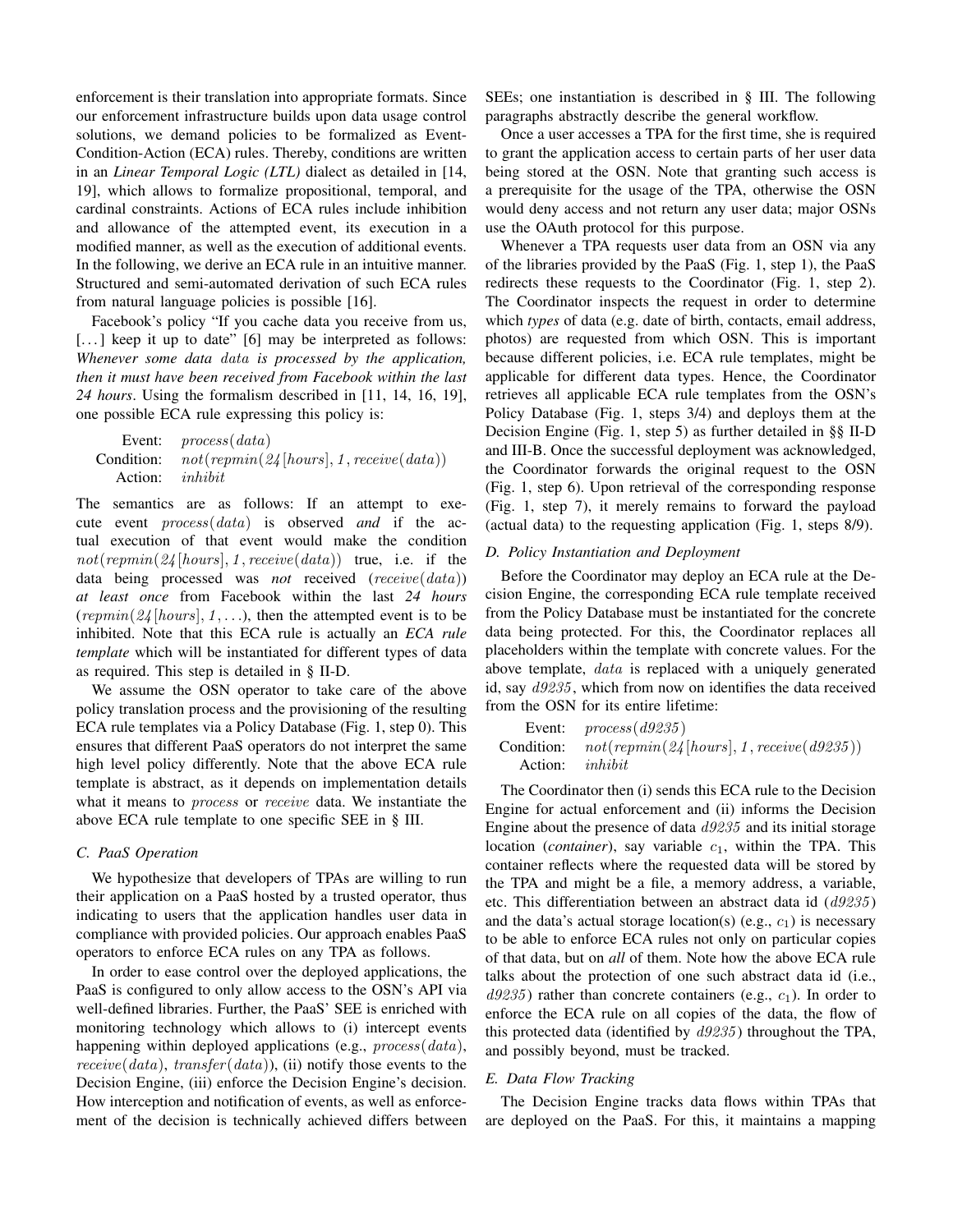between the data identifiers being tracked and these data's containers at each point in time. Considering the above example of informing the Decision Engine that data  $d9235$  is in container  $c_1$ , this implies a mapping from  $c_1$  to  $d9235$ .

In order for this mapping to accurately reflect the data's actual distribution within the TPAs at each point in time, the SEE informs the Decision Engine about any relevant events, such as copying data from one variable to another, sending data to a network socket, or writing data to a file. Whenever such an event is signaled to the Decision Engine, the latter updates its mapping in correspondence with the event's semantics. For example, if the event  $copy(c_1, c_2)$  copies all content from container  $c_1$  to container  $c_2$ , then  $c_2$  is updated to contain all data that is associated with  $c_1$ . Such event semantics were defined and implemented for a multitude of applications and platforms such as MS Windows [\[25\]](#page-7-15), Unix [\[10\]](#page-7-16), and Java [\[7\]](#page-7-8).

## *F. Policy Decisions and Decision Enforcement*

Whenever the SEE observes an *attempt* to execute an event, it must be determined whether this event is in compliance with the deployed policies. For this, the SEE signals any such event to the Decision Engine *before execution*. Based on the history of events, the current mappings between data and containers, as well as the deployed policies, the Decision Engine decides about the event's compliance. While this decision process is detailed in [\[12,](#page-7-9) [14,](#page-7-12) [19\]](#page-7-11), we describe its most relevant aspects.

Assume that a TPA stored data in a variable  $c_3$  and performs computations on that variable. Then, depending on the implementation, the SEE might observe this computation and signal event  $\text{process}(c_3)$  to the Decision Engine in order to get a decision whether this event is compliant. Notably, however, the deployed policies are formulated in terms of data ids  $(d9235)$ , whereas events observed by the SEE always refer to containers  $(c_3)$ . Thus, in order to take a decision, the Decision Engine uses its mapping between containers and data ids to know whether at this particular point in time container  $c<sub>3</sub>$  contains any data id for which a policy was deployed (such as  $d9235$ ). In the light of this information, the corresponding policies are evaluated and a corresponding decision is taken and sent to the SEE for enforcement.

The Decision Engine might take the following decisions: *Allowance* indicates that the signaled event does comply with all deployed policies and hence it may be executed. In other words, there was no ECA rule for which the signaled event matched the trigger event *and* for which the condition evaluated to *true*. If however, the signaled event matched an ECA rule's trigger event *and* if that event made the ECA rule's condition *true*, then the Decision Engine's decision depends on the matched ECA rule's action: *Inhibition* implies that the SEE must suppress the signaled event's execution, thus preventing non-compliant behavior of the TPA. An alternative would be to allow the *modified execution* of the signaled event, e.g. by demanding anonymization of parts of the processed data. In this case the SEE might enforce the policy by replacing certain parts of the data with Null-Bytes. Lastly, the ECA rule's action might specify to allow/deny the event in question, but demand the execution of additional events, such as logging or notification of an administrator. While in this last example TPAs might behave in a non-compliant manner, it is possible to detect such behaviour a posteriori.

#### III. IMPLEMENTATION

<span id="page-3-0"></span>To show the feasibility of our approach, we (i) translated real-world natural language Facebook Platform Policies into ECA rule templates and provide them in XML format via a Policy Database, (ii) implemented a Monitor for the Java Virtual Machine which is used to monitor Java Web Services that integrate with the Facebook Graph API, (iii) implemented an example BirthdayCalendar web service that integrates with the Facebook Graph API, (iv) implemented a generic Coordinator which is independent of the PaaS, online social network, and policies being used, and (v) instantiated all of the above together with an existing Decision Engine.

#### *A. Application Deployment and Monitoring*

Whenever a TPA is deployed on the PaaS, its compliance with the OSN's policies must be assured. Our prototype provides such compliance assurance for Java-based web applications, i.e. Java Web Application Archives (WARs).

We leverage that TPAs exhibit data input channels (*sources*) and data output channels (*sinks*), through which data enters and leaves the application, respectively. Examples for such channels are (parameters of) methods for reading/writing from/to files or sockets. In between the execution of such channels, a multitude of instructions implement the application's functionality. Importantly, those instructions define data flow dependencies between sources and sinks. We enforce compliance with policies by (i) monitoring which protected data enters the application via sources, (ii) tracking this data through the application, and (iii) inhibiting or modifying the execution of sinks if this would violate policies. Technically, our approach is *hybrid* by performing both a *static analysis* of the application and *dynamic runtime tracking* as follows.

*Static analysis.* Upon deployment of the TPA's bytecode at the PaaS, we perform a static analysis on the application in order to detect all sources and sinks as well as possible data flow dependencies between them. Sources and sinks that target the OSN's API are of particular interest. As we assume the PaaS to only allow access to the OSN's API via provided libraries (cf. § [II-C;](#page-2-1) our implementation leverages RestFB<sup>[1](#page-3-1)</sup>), the PaaS operator specifies in an application-independent manner which kinds of sources and sinks (i.e., which method parameters) of which libraries should be considered for the static analysis. We then use Joana [\[9\]](#page-7-17), a static information flow analysis tool for Java-based applications, to retrieve a static report of sources, sinks, and potential data flow dependencies, cf. Fig. [2.](#page-4-1) For each source and sink the report provides the method and bytecode-offset (Location), the method signature of the sink/source (Signature), as well as which parameters of the method invocation are classified as sink/source (Return

<span id="page-3-1"></span><sup>1</sup><http://www.restfb.com>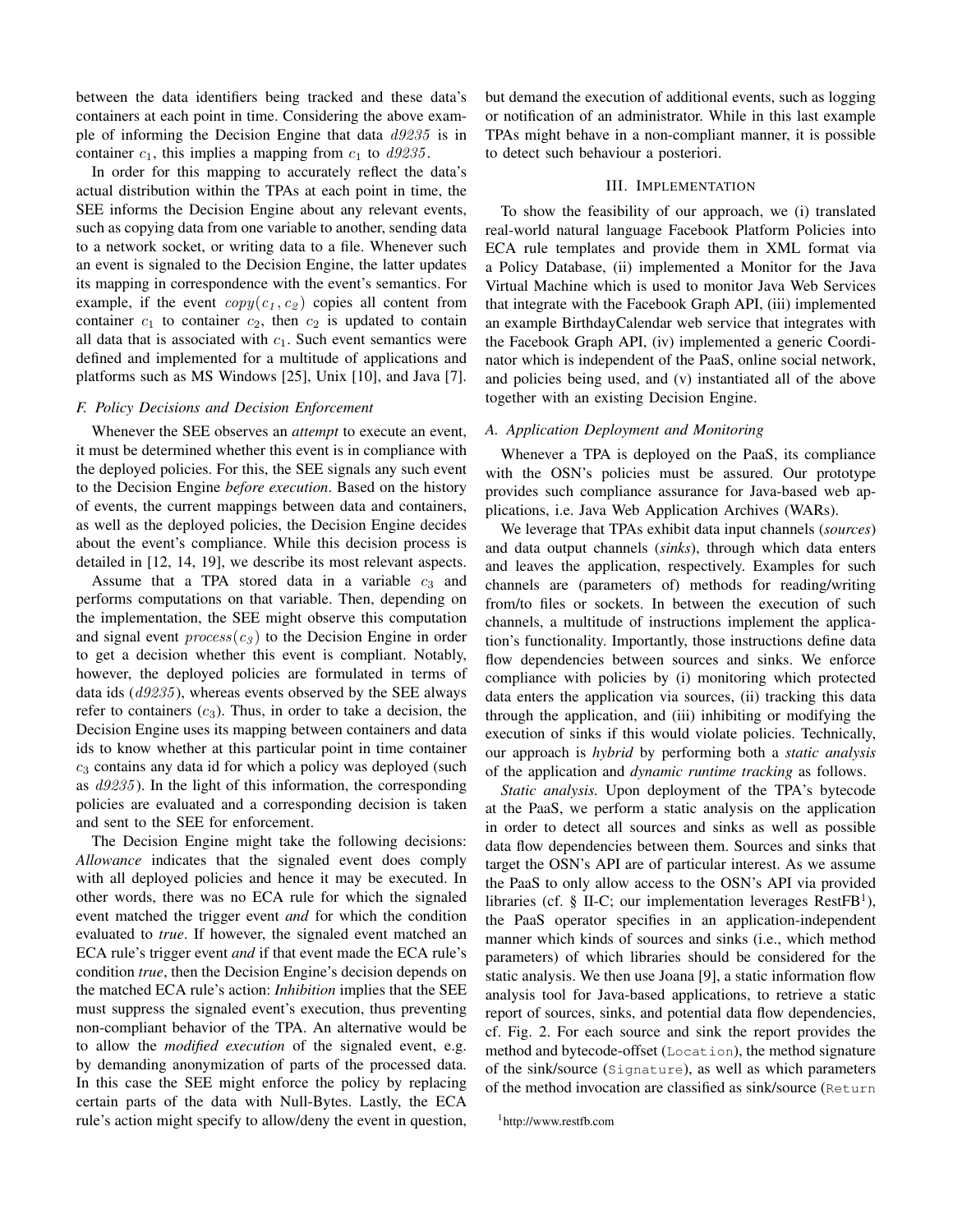```
Sources:
  Source36:
    Location: Common.updateCurrentUser(...)V:61
    Signature: com.restfb.DefaultFacebookClient.
             fetchObject(Ljava/lang/String;
             Ljava/lang/Class;[Lcom/restfb/Parameter;
         )Ljava/lang/Object;
    Return
Sinks:
  Sink15:
    Location: Main.loggedInWork(...)V:153
    Signature: org.apache.catalina.connector.
             CoyoteWriter.println(Ljava/lang/String;)V
    ParamIndex: 1
Flows:
  Sink15 --> Source36
```
<span id="page-4-1"></span>

or ParamIndex). In addition, dependencies between sources and sinks are reported (Flows).

*Dynamic runtime tracking.* In contrast to pure dynamic data flow tracking, in which each instruction is monitored, we leverage Joana's results and inject additional instructions selectively only at those locations within the TPA that are relevant for tracking data flows and enforcing policy compliance.

We use the *OW2-ASM*[2](#page-4-2) framework to inject additional instructions for each reported flow into the bytecode of the TPA. At runtime, those instructions extract context information (e.g., what kind of source/sink was executed) and signals corresponding events to the Decision Engine in order to (i) verify if the execution of the sink/source is compliant with the deployed policies, and (ii) to track the flow of data from sources to sinks.

Whenever a source is executed, the injected instructions signal this fact to the Decision Engine, thus reporting that sensitive data was read by the TPA. The Decision Engine leverages this information for later decision making: Once a sink is attempted to be executed, the injected instructions signal this mere execution attempt to the Decision Engine in order to verify if the actual execution of the sink is compliant with the deployed policies. For taking this decision, the Decision Engine not only considers this current information and the policies, but also information about sources that were executed earlier as well as the reported information about data flow dependencies. In case the attempted execution of the sink is compliant, the Decision Engine records this fact of execution and propagates the flow of data from the sources to the sink in correspondence with the statically computed data flow dependencies. In case execution of the sink is not compliant, the Decision Engine replies with *Inhibition* or *Modification* which will then be enforced by the injected instructions.

# <span id="page-4-0"></span>*B. Requests for User Data and Policy Deployment*

Any request from the TPA to the Facebook Graph API is redirected to the Coordinator (cf. § [II-C\)](#page-2-1). We realize this redirection by modifying a few lines in

<span id="page-4-2"></span><sup>2</sup><http://asm.ow2.org>

classes java.net.InetAddress and java.net.URL of OpenJDK8, which is used to run the JRE-based SEE. The additional code essentially checks whether the contacted hostname refers to a supported OSN (e.g., Facebook, Google+), and, if so, subsitutes that hostname with that of the Coordinator; the original request is consequently redirected. Further, one additional URL GET parameter ( $\circ$ sn) is added to the request in order to keep track of the online social network for which the request was intended. For example, the request 〈https://graph.facebook.com/me/?fields=inbox〉, which requests the current user's message inbox, is modified to 〈http://coordinator/me/?fields=inbox&osn=FB〉. The substituting host coordinator is configurable. Parameter osn=FB indicates to the Coordinator that the request was intended for Facebook—information that was originally encoded within the URL. Note that the above modification

replaces HTTPS by HTTP. Since the Coordinator is within the domain of the PaaS provider, we do not consider this to be insecure. Notably, the communication between the Coordinator and the OSN does use HTTPS.

Upon receiving such a request, the Coordinator extracts the requested data types (for Facebook: URL parameter fields) as well as the OSN for which the request was intended (parameter osn). Using this information, the Coordinator retrieves all applicable policy templates from the Policy Database (§ [II-B\)](#page-1-3), instantiates them (§ [II-D\)](#page-2-0), and deploys the resulting ECA rules at the Decision Engine.

In accordance with the ECA rule specification in § [II-B,](#page-1-3) Fig. [3](#page-5-0) shows a concrete XML policy template specifying that processed data must not be older than 24 hours. Note that placeholders {DATA\_ID} and {CONTAINER\_NAME} are filled when the policy is instantiated. For each mechanism, the trigger specifies upon which action the mechanism is applied. Concretely, this is the case whenever the trigger action, all parameter names, as well as all values match a signaled event. For instance, the trigger action in Fig. [3](#page-5-0) specifies that the mechanism is triggered whenever a source event is attempted (attempt="true") that selects (calleeMethod="execute", sqlType="SELECT") data from a database (calleeClass="java.sql.Statement") where the value of identifier is part of the querystatement. The condition specifies the ECA rule's condition. Concretely, the condition formalizes that within the last 24 hours there must have occurred at least one (limit="1") "Source" event that retrieved the data in question from the Facebook-API. The action specifies which actions are executed once the trigger event occurs and the condition evaluates to true. Here, the triggering event's parameters are overwritten with default values.

Before deployment, the Coordinator replaces the placeholder values with concrete values. For doing so, we assign each source a unique identifier and signal this identifier to the Coordinator whenever a request to the OSN's API is made. Once the Coordinator receives such an identifier, it replaces the placeholder within the policy template and deploys the resulting ECA rule at the Decision Engine. Upon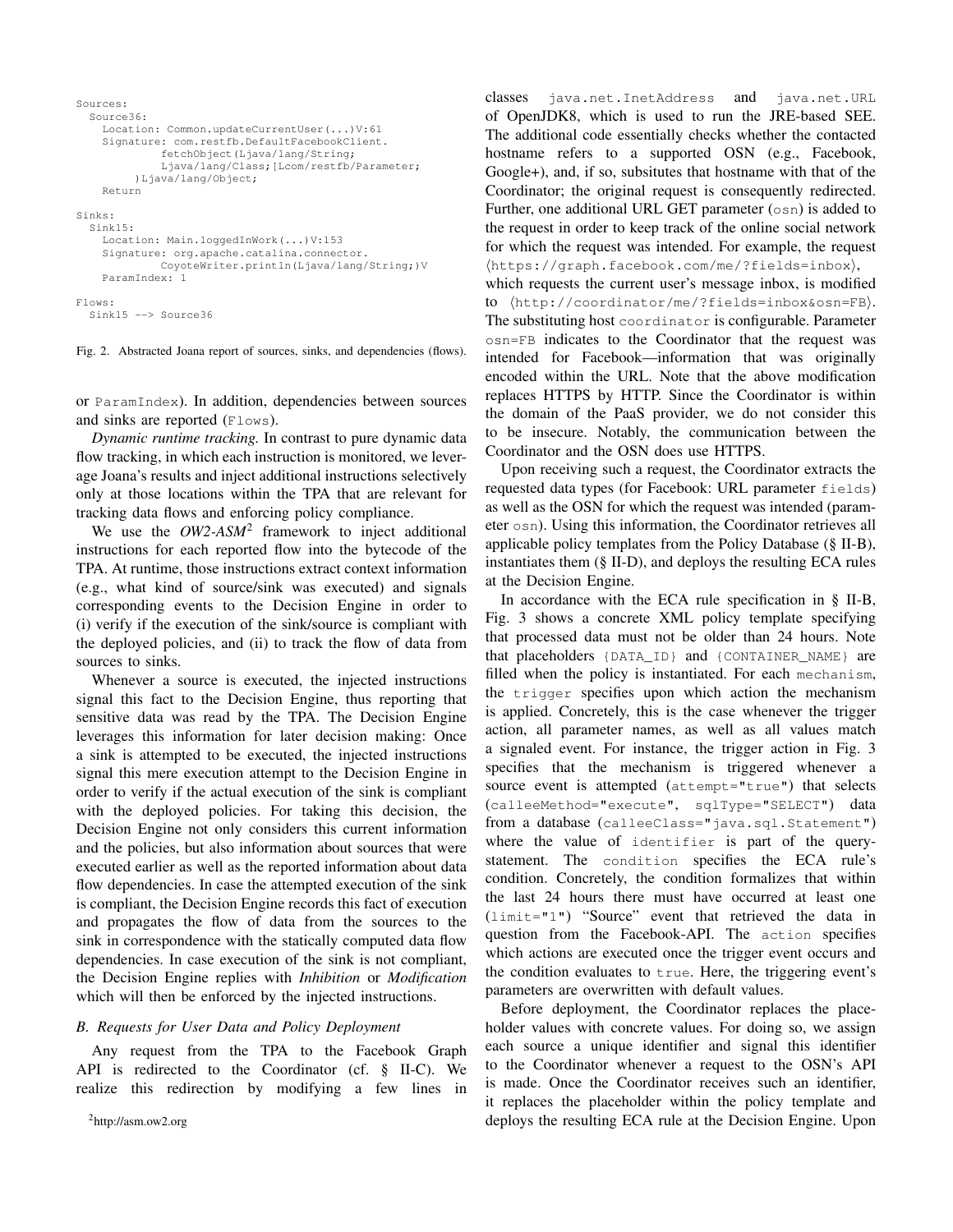```
<policy>
  <mechanism>
    <trigger action="Source" attempt="true">
      <param name="calleeClass" val="java.sql.Statement" />
      <param name="calleeMethod" val="execute" />
      <param name="sqlType" val="SELECT" />
      <param name="identifier" val="{DATA_ID}" />
    </trigger>
    <condition>
      <repmin amount="24" unit="HOURS" limit="1">
        <event action="Source" tryEvent="false">
          <param name="calleeClass"
            val="com.restfb.DefaultFacebookClient"/>
          <param name="calleeMethod" val="fetchObject" />
          <param name="identifier" val="{DATA_ID}" />
        </event>
      \langle/repmin>
    </condition>
    <action>
      <allow>
        <modify>
          <param name="firstname" val="John"/>
          <param name="lastname" val="Doe"/>
          <param name="gender" val="unknown"/>
        </modify>
      </allow>
    </action>
  </mechanism>
  <initialRepresentations>
    <container name="{CONTAINER_NAME}">
      <dataId>{DATA_ID}</dataId>
    </container>
  </initialRepresentations>
</policy>
```
<span id="page-5-0"></span>Fig. 3. Policy template specifying to not process data older than 24 hours.

policy deployment, the Decision Engine analyzes the policy's initialRepresentation-tag and creates a container that serves as initial storage location for the data to be received from the OSN.

#### IV. PRELIMINARY PERFORMANCE EVALUATION

<span id="page-5-2"></span>As we inject additional instructions into the application, we performed a preliminary evaluation of the imposed runtime overhead along our motivating example from § [I.](#page-0-0)

*Experiment Setup.* We run our experiments on a virtual machine with 8GB RAM and a 4-core 2.6GHz CPU. We instantiated a simplified PaaS platform, i.e. a single instance of *Apache Tomcat 8*, which was equipped with our runtime monitor and provided the SEE for running BirthdayCalendar. The server provided the restfb-library, which is used by BirthdayCalendar to query Facebook's API. The Decision Engine and the Coordinator run on the same machine.

The BirthdayCalendar provides a Login-function that authenticates a user at Facebook, and a Rendering-function that fetches and displays the dates of birth of the authenticated user's Facebook friends. Combining these functionalities, we executed two sequences of actions, 50 times each: (A1) Login and Rendering, and just (A2) Rendering. We measured the native and instrumented execution times of our prototype.

*Results.* Native and instrumented average runtimes for A1 and A2 are reported in Table [I.](#page-5-1) We observe that the relative overhead ( $Relative = Instr./Native * 100 - 100$ ) imposed

<span id="page-5-1"></span>TABLE I AVERAGE RUNTIME PERFORMANCE IN MILLISECONDS.

| Action | Native | Instr. | Relative |
|--------|--------|--------|----------|
|        | 394.60 | 454.28 |          |
|        | 49.89  | 70.50  | 41%      |

by action A1 is comparatively small (15%) in contrast to A2 (41%). The reason is that A1 queries the Facebook API twice: Once to authenticate the user, and once to fetch the user's data, i.e. the friendlist and all corresponding dates of birth. In contrast, A2 queries the Facebook API only once, since the user is already authenticated. Based on these early results, it seems that our infrastructure exhibits a lower relative performance overhead for computationally expensive tasks for which even native runtimes are high ( $A1$ , authentication).

To identify possible options for performance optimization, we also measured the time that it takes to craft an eventsignalling message that is to be sent to the Decision Engine for decision taking purposes (Create). Further, we measured the time that it takes to signal this event to the Decision Engine, have a decision taken, and have the decision signaled back (Signal). We realize that the event creation time Create averages at 13.95ms, while the event signaling time Signal averages at 3.5ms. To improve runtime performance, we thus plan to provide tailored event templates that can be quickly instantiated with concrete values at runtime. While the event signaling time Signal is comparatively low, signaling events to the Decision Engine via function calls rather than socket communication would definitely contribute to even lower runtimes. Admittedly, our current experiment setup does not cater to potential network latencies in case the infrastructure's components are deployed remotely from one another.

We expect to significantly improve upon the above numbers by integrating the suggested improvements as future work.

### V. LIMITATIONS

*Static Information Flow Analysis.* By using Joana for static analyses of TPAs, our prototype does not support applications that make use of callback handlers. Indeed, this is a challenge for any static program analysis, as additional knowledge on the usage of callback handlers would be required. Such knowledge could be obtained by executing the application, by specifying it in a dedicated language, or by simulating all possible callbacks. Java reflections pose a similar challenge. Additional code analyses might reveal reflective code, but generally either coarse assumptions are required or unresolvable reflective code has to be ignored. Bodden et al. [\[2\]](#page-7-18) exploit runtime information to resolve reflective code.

*Java Native Interface (JNI).* Java applications may ship together with native libraries which are then used via JNI to perform native operations, e.g. on files or the network. JNI might thus be used to provide custom implementations to communicate over the network, e.g. by mimicking the behaviour of DatagramSocket.send(). We assume the PaaS operator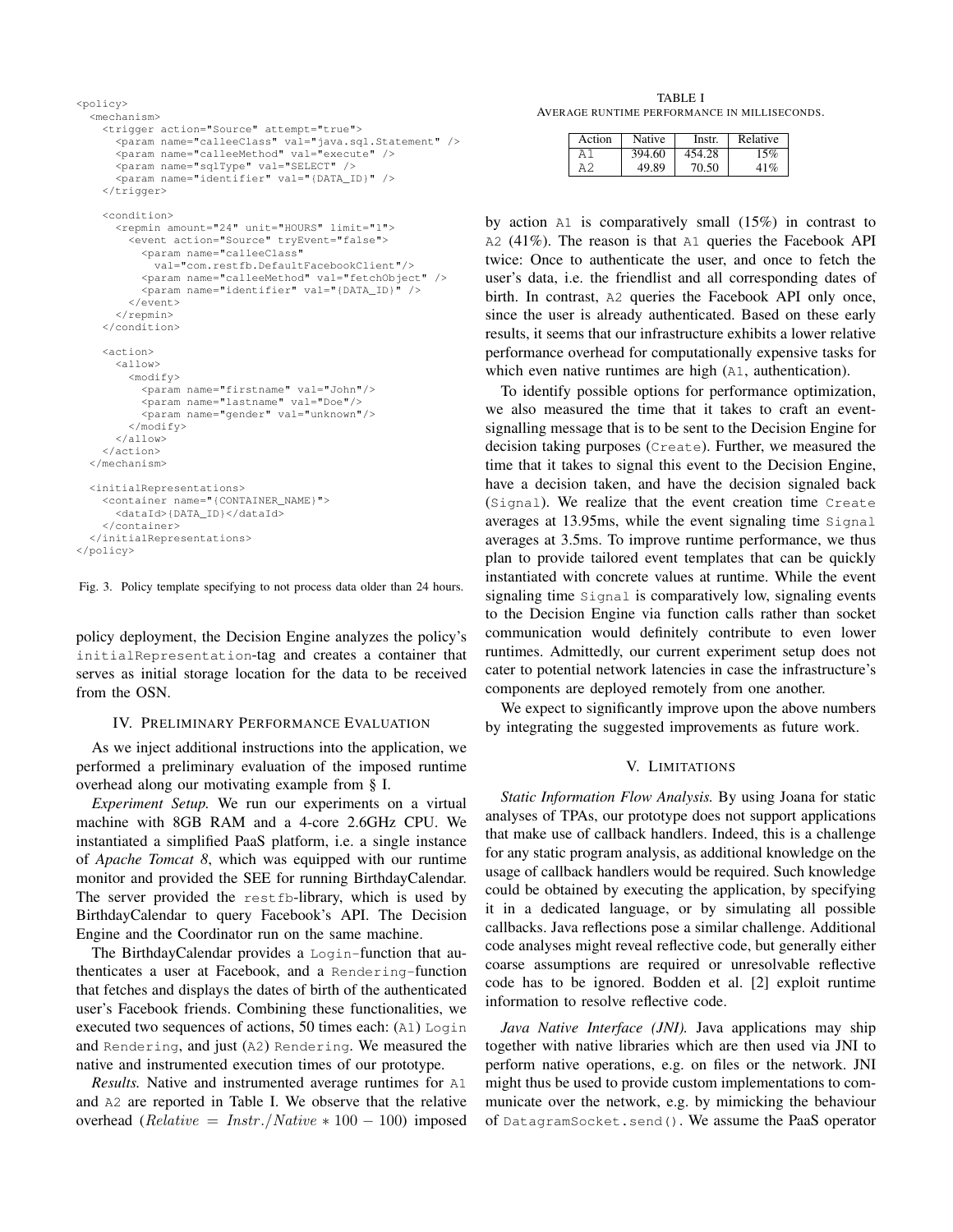to disallow the usage of such native code, e.g. by scanning the deployed applications for native libraries and rejecting them.

*System Boundaries.* We enforce policies at and above the PaaS layer. Once data is about to leave these system boundaries, e.g. if data is sent to a remote system, the infrastructure must either ensure that remote systems are equipped with a similar data protection infrastructure [\[12,](#page-7-9) [13\]](#page-7-19), or that sensitive data is not disclosed at all. Similarly, our approach is not able to prevent data misuse at software or hardware layers below the PaaS. To mitigate corresponding attacks, usage control technology would need to be implemented at these layers, either at the operating system layer [\[10,](#page-7-16) [25\]](#page-7-15) or below.

*Enforcement of Policies.* We focused on the enforcement of policies that are provided by the OSNs in a TPA-independent manner. However, our approach is also able to enforce compliance with policies provided by legislators, TPAs, or end users. In terms of the latter, a solution might be to retrieve the users' privacy settings from the OSN, translate those into enforceable ECA rules, and enforce compliance with them.

While this work focused on the preventive enforcement of policies, enforcement might also be detective. This can be easily achieved by deploying policies that explicitly allow for policy violations (ECA-Action: Allow unmodified execution), but trigger some form of logging at the same time.

*Seal of Compliance.* As of now, our solution does not indicate to users whether some TPA is running on a trusted PaaS. We envision the presence of a "Seal of Compliance" (similar to SSL indicators) that indicates to users whether or not a particular TPA runs on a trusted PaaS that enforces compliance. Such an indicator could be built into the web browser, e.g. in the form of a browser plugin. Alternatively, a "Seal of Compliance" could be displayed to users on the TPA's site within the OSN, or on the OAuth authentication site that is displayed to users upon initial login to the TPA.

## VI. RELATED WORK

xBook [\[23\]](#page-7-20) is most similar to our approach. It provides a framework for developing privacy-preserving TPAs. Thereby, TPAs are split into client-side and server-side components. All communication between them as well as to any external entities is mediated through xBook. Both information flow tracking and policy enforcement is performed at the JavaScript layer. Similar to our approach, TPAs must be executed on a trusted platform which provides the xBook framework. However, xBook demands TPAs to be rewritten from scratch, adopting the notion of components and communicating solely using the xBook library framework.

MUTT [\[20\]](#page-7-4) is a set of PaaS extensions that ensure that the users' access control rules, as specified within the OSN, are also enforced within TPAs. For instance, MUTT ensures that a TPA only shares a user's picture with legitimate friends in correspondence with the user's access control settings within the OSN. For this, MUTT dynamically tracks and controls the flow of data within the TPA. Our approach is more expressive by allowing to enforce compliance with arbitrary policies that go beyond access control settings provided by the OSN.

Several works address the problem of untrustworthy TPAs by limiting their access to sensitive user data in the first place  $[1, 3, 5, 21, 22]$  $[1, 3, 5, 21, 22]$  $[1, 3, 5, 21, 22]$  $[1, 3, 5, 21, 22]$  $[1, 3, 5, 21, 22]$ : Anthonysamy et al.  $[1]$  implement a trusted proxy through which all requests to the Facebook API are redirected. Responses from Facebook are only forwarded to the TPA after sensitive data was sanitized in correspondence with the user's configuration. PoX [\[5\]](#page-7-22) takes a similar approach but implements the proxy within the user's browser, thus avoiding an additional trusted third party. A fallback solution exists for browsers and TPAs that do not support PoX. Cheng et al. [\[3\]](#page-7-1) propose to run parts of the TPA within the domain of the OSN rather than on an external server, thus limiting the amount of user data being released to the outside. The approach by Shehab et al. [\[21,](#page-7-23) [22\]](#page-7-24) allows users to define for each TPA and data type whether access is allowed. All of these approaches might compromise the utility of TPAs, since essential data to provide proper service might be missing. Our approach only compromises utility in case of policy violations. Also, it goes a step further by controlling how the TPA might handle user data after it was received.

## VII. CONCLUSIONS

Users of Online Social Networks (OSNs) increasingly also use third-party applications (TPAs), which provide their social experience on the basis of sensitive user data accessed through the OSN. In this work we provide mechanisms to ensure the compliance of such TPAs with security and privacy policies in a generic and transparent manner. Using our approach, TPAs are kept from misusing sensitive user data, e.g. by releasing it to advertisement services or by not keeping it up-to-date.

We achieve this compliance of TPAs by building usage control technology into PaaS platforms on which the TPAs are assumed to be executed. Whenever requests for sensitive user data at the OSN are performed, our infrastructure deploys corresponding security and privacy policies. These policies are expected to be provided in a machine-readable format by the OSN operator. Once sensitive data was received by the TPA, our infrastructure ensures compliance with aforementioned policies. By leveraging information flow control technology, our approach even enforces policies correctly in case the sensitive data is copied to different storage locations within the TPA. Notably, our approach is transparent for TPAs: no changes to existing applications are required.

We implement our approach for Facebook and the Java Runtime Environment, thus allowing to ensure the compliance of TPAs with Facebook's Platform Policy. Concretely, we develop and deploy a sample BirthdayCalendar application that displays a user's friends' birthdays. We show how the policy "you may cache the content for up to 24 hours" maps to a machine-readable format and how it is actually enforced. On the basis of this use case, we provide a preliminary performance evaluation of our prototype, revealing an overall runtime performance overhead between 15% and 41%.

As future work, we plan to improve the runtime performance of our approach (cf. § [IV\)](#page-5-2). We further seek to instantiate our approach for other SEE, such as PHP. The goal is to cover